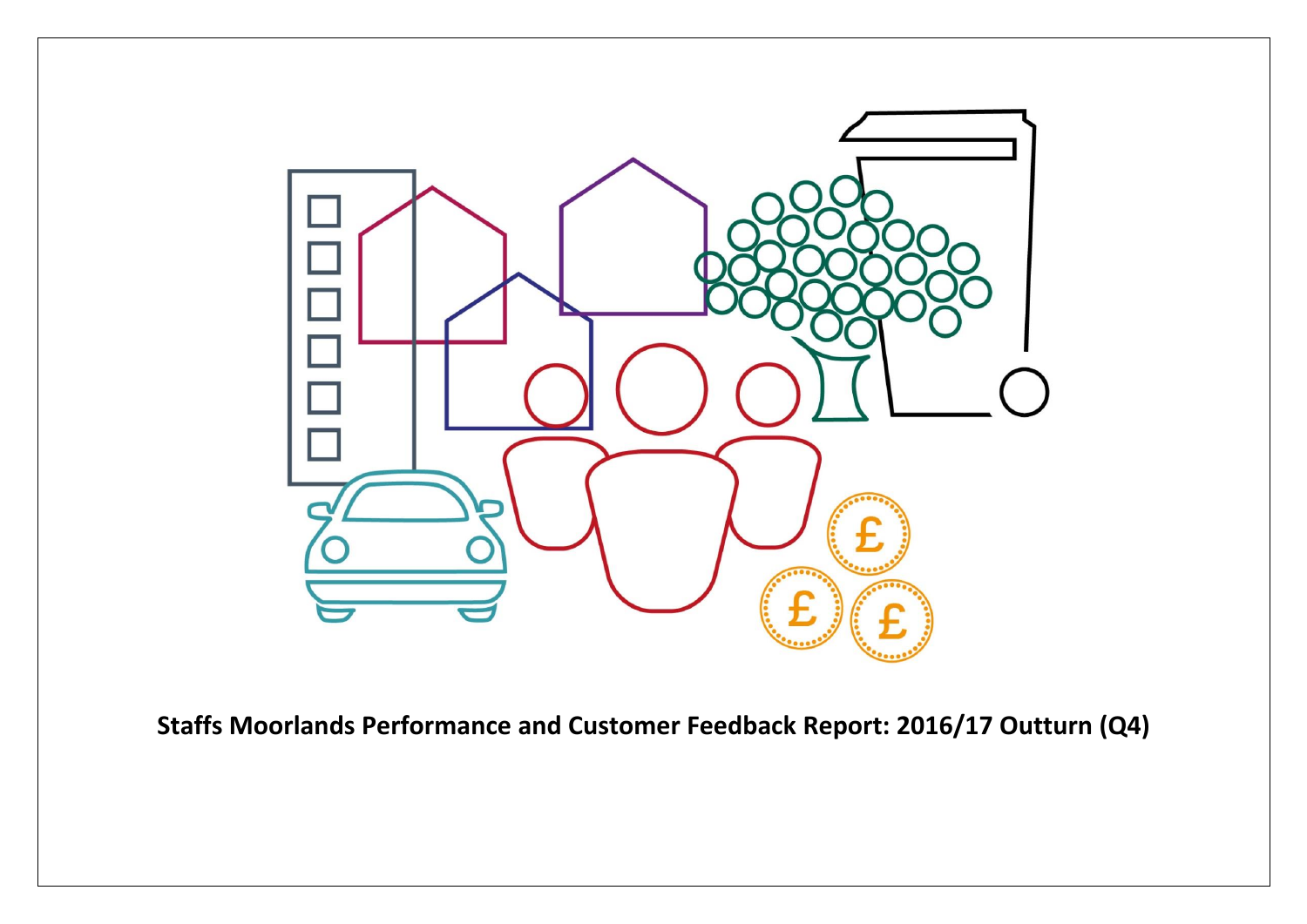## **Staffordshire Moorlands Q4 Summary**

The following report provides Councillors with an overview of performance at Staffs Moorlands for the period April 2016 to March 2017 in relation to the Council's corporate plan priorities and the associated performance targets and projects. The 2016/17 reports were the first in an agreed new style, which better reflects the Council's paperless approach to meetings with greater use of tablet-friendly reports. There is no longer an analysis against a 'dashboard' of measures but rather against the wider performance framework as a whole. The report also provides an overview of the results from the Council's customer feedback system in terms of how we handle complaints and the level of comments and compliments.

#### **Performance Overview**

There are 121 'monthly', 'quarterly', and 'annual only' reported performance measures at Staffs Moorlands. Of these 44 were set a target in 2016/17, with the remainder being new or contextual measures. The chart below shows the results for quarter four against the indicators where a target was set. The actions being taken to address the 'off track' measures are detailed at the end of this report.

The report also provides an update on the progress of key projects that contribute to the priority actions outlined in the Corporate Plan. The table below right explains the colour coding used to describe the current status.



| Project off Track                                       |  |  |  |  |  |
|---------------------------------------------------------|--|--|--|--|--|
| Project in danger of going off Track                    |  |  |  |  |  |
| Project on Track                                        |  |  |  |  |  |
| Awaiting Decision / Project Initiation<br>Documentation |  |  |  |  |  |
| Complete / Closed                                       |  |  |  |  |  |

#### **Customer Feedback Overview**

The Council exceeded its target for responding to complaints within 10 days and the trend in the number of stage 1 complaints received compared to the same period last year is significantly improved. However, the target for repeat complaints was narrowly missed.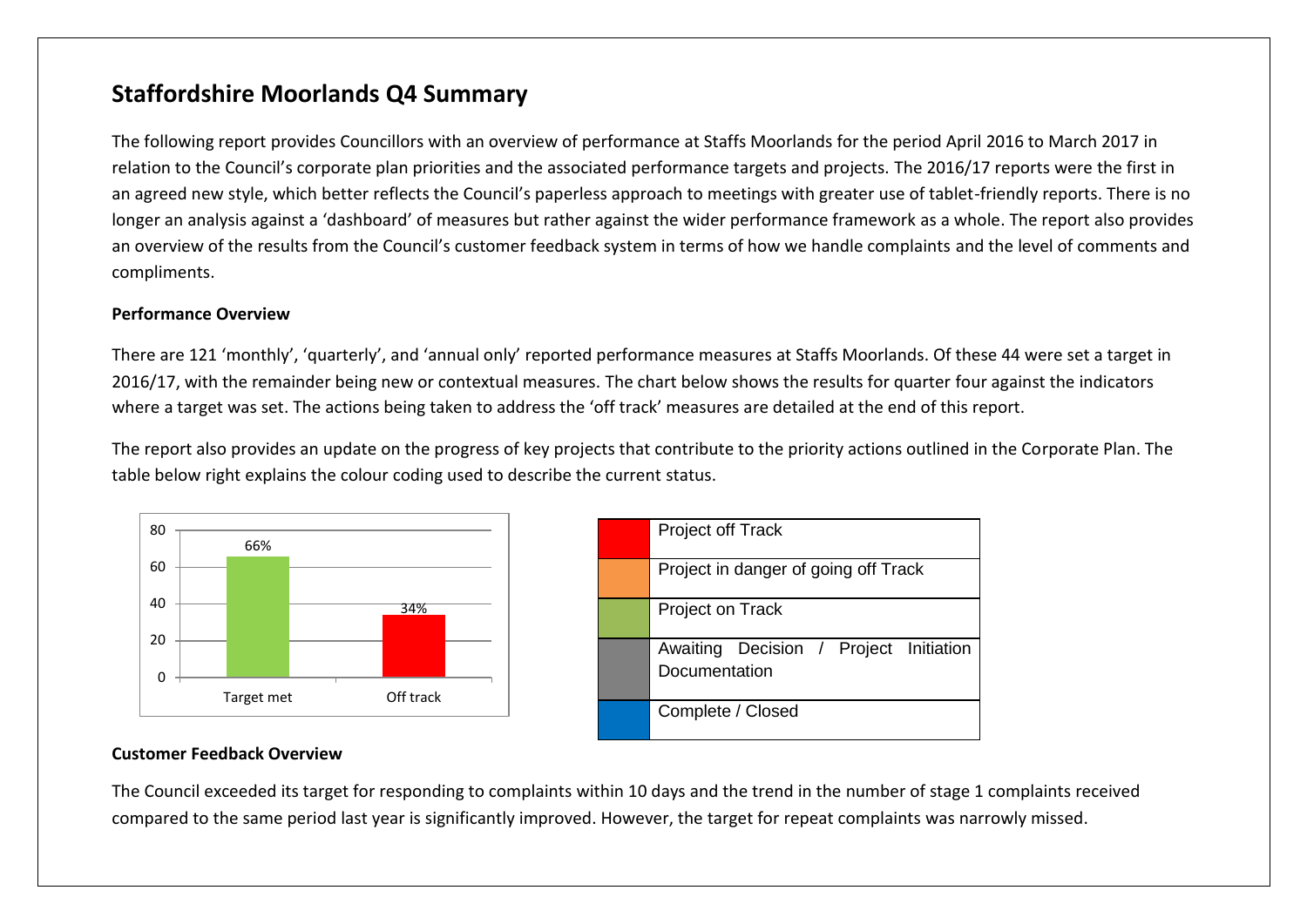## *Aim 1: Help create a safer and healthier environment for our communities to live and work*





The large proportion of N/A measures reflects a raft of new measures for 2016/17 for which a baseline has been collected in order to set a target in 2017/18, where relevant. There are very few off track measures in this priority area.

### Celebrating Success:

- $\checkmark$  Households in temporary accommodation
- $\checkmark$  Homelessness prevention.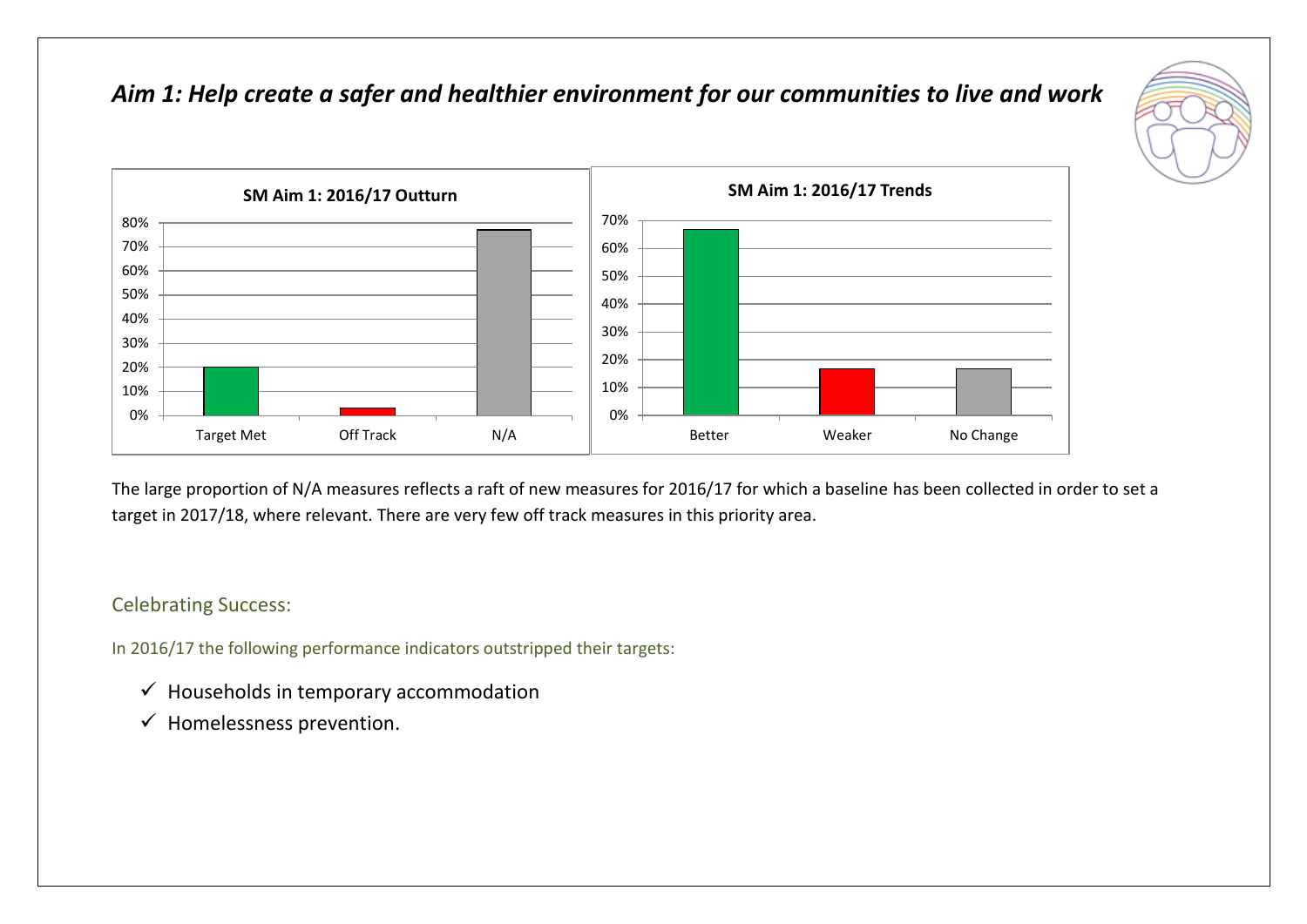| <b>Project / Rating</b><br><b>Priority Action</b>         |                                                                                                                                                                                                                                                                                                                                                                                                                                                                                                                                                                                                                                                                                                                                                                                                                                                                                                                                        | <b>Progress - March</b>                                                                                                                                                                                                                                                                                                                        |
|-----------------------------------------------------------|----------------------------------------------------------------------------------------------------------------------------------------------------------------------------------------------------------------------------------------------------------------------------------------------------------------------------------------------------------------------------------------------------------------------------------------------------------------------------------------------------------------------------------------------------------------------------------------------------------------------------------------------------------------------------------------------------------------------------------------------------------------------------------------------------------------------------------------------------------------------------------------------------------------------------------------|------------------------------------------------------------------------------------------------------------------------------------------------------------------------------------------------------------------------------------------------------------------------------------------------------------------------------------------------|
| <b>Procurement</b><br><b>Project</b>                      | Agree an approach that results in joint leisure centre contract<br>$\bullet$<br>renewals across the Alliance<br>Develop and implement a plan that is focussed on increasing<br>$\bullet$<br>footfall in Leisure Centres by the effective use of off-peak<br>capacity                                                                                                                                                                                                                                                                                                                                                                                                                                                                                                                                                                                                                                                                   | Grant Thornton engaged to explore potential options for<br>the delivery/operation of leisure centres on expiry of the<br>Parkwood/PfP contracts in 2018/19. The draft report<br>(incorporating current costings - including leisure centre<br>operational expenditure and future property costs) has<br>been completed for review.             |
| <b>Affordable</b><br><b>Housing Project</b>               | Develop a strategy for further development of affordable and<br>specialist housing<br>Develop and agree a new empty properties strategy<br>$\bullet$                                                                                                                                                                                                                                                                                                                                                                                                                                                                                                                                                                                                                                                                                                                                                                                   | New empty homes project to be launched.                                                                                                                                                                                                                                                                                                        |
| <b>Strategic</b><br><b>Partnerships</b><br><b>Project</b> | Work with health services to develop a plan to enhance leisure<br>$\bullet$<br>provision with a focus on health improvement<br>Develop and implement a plan to reduce anti-social behaviour<br>$\bullet$<br>Develop a scheme that supports the upgrading of security in<br>$\bullet$<br>vulnerable people's homes<br>Support the Community Safety Partnership with improved<br>$\bullet$<br>provision of outreach workers for dealing with domestic violence<br>Support the police and other partners to reduce crime, the fear<br>$\bullet$<br>of crime and anti social behaviour<br>Work with Staffordshire County Council and other partners to<br>$\bullet$<br>ensure an effective partnership with central government<br>Ensure there is effective health provision particularly for the<br>$\bullet$<br>elderly<br>Ensure that the services provided by other public sector partners<br>$\bullet$<br>meet the needs of residents | The initial identification of strategic partnerships slipped<br>but is now back on track (revised). Working to revised<br>timetable. Revised report to AMT.<br>The Council has delivered a purse theft awareness<br>initiative in Leek and has organised workshops on hate<br>crime, extremism and gang violence in Staffordshire<br>Moorlands |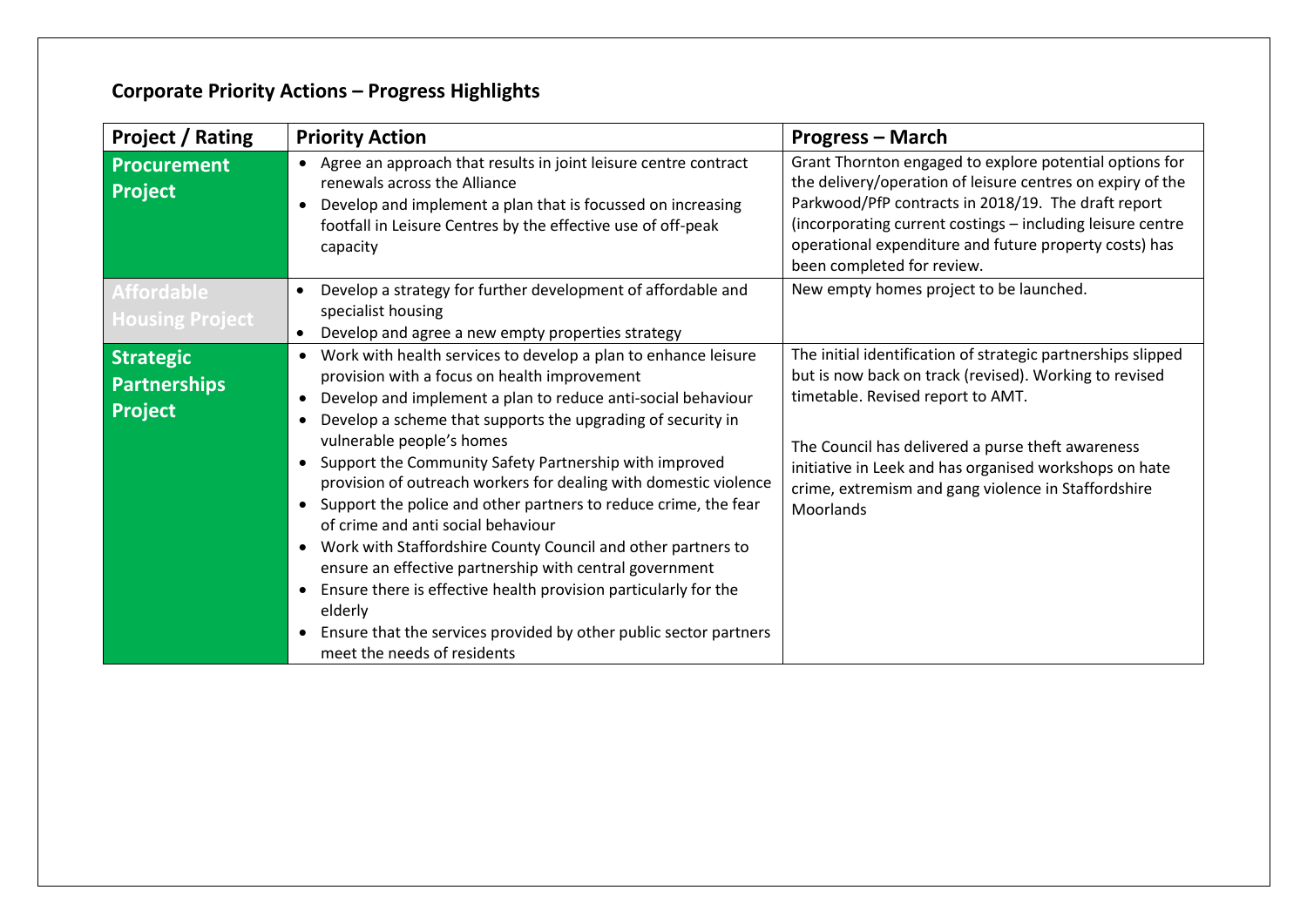

## *Aim 2: Meet financial challenges and provide value for money*

The results show an equal number of measures meeting and missing their targets under Aim Two. Income collection remains strong across business rates, council tax and sundry debt but staff sickness absence was higher than the 9-day target set.

#### Celebrating Success:

- $\checkmark$  Complaints dealt with within 10 working days
- $\checkmark$  Council tax and business rates collection
- $\checkmark$  Internal audit recommendations implemented on time
- $\checkmark$  Sundry debt reduction
- $\checkmark$  Invoices paid on time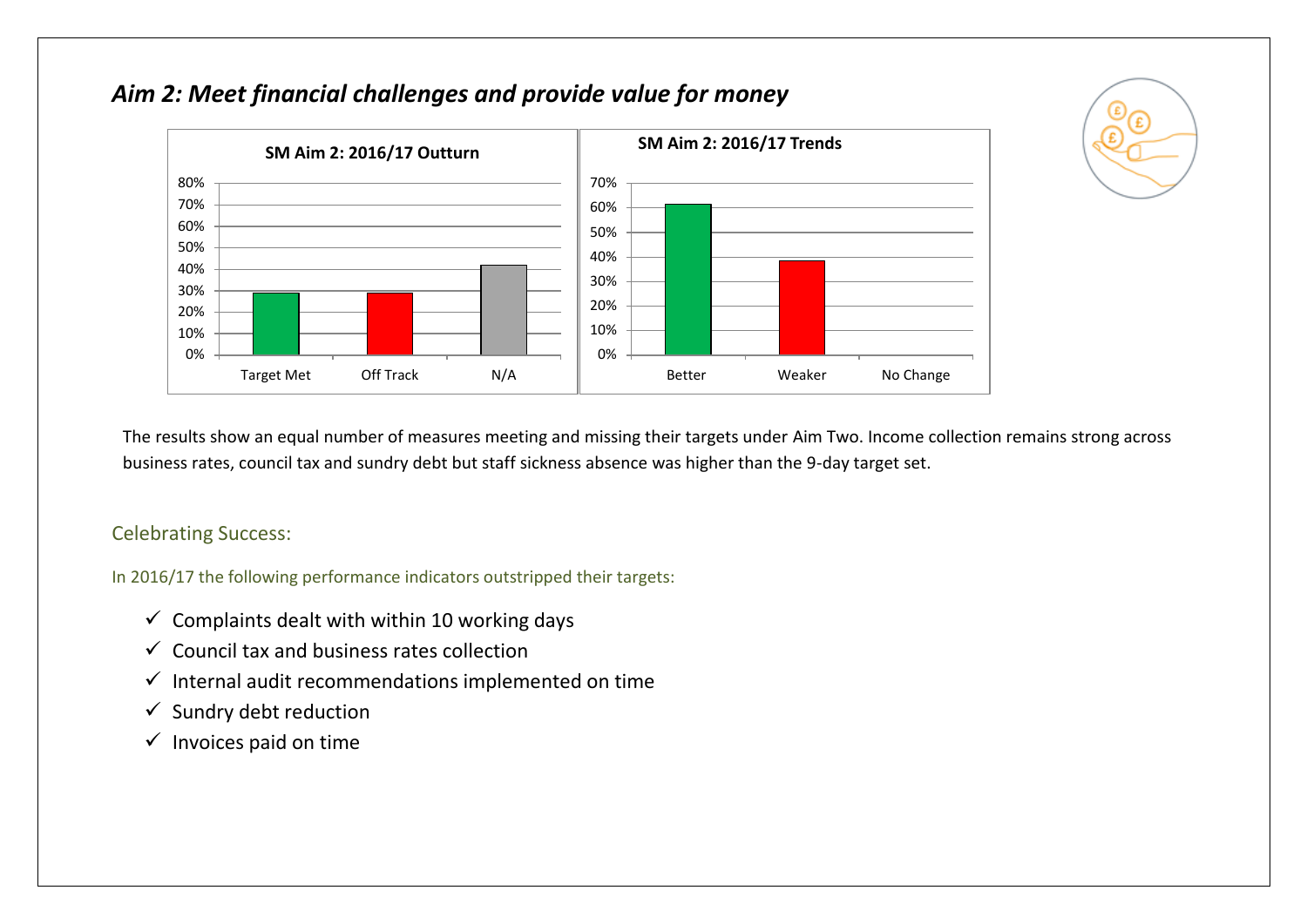| <b>Project / Rating</b>                                                | <b>Priority Action</b>                                                                                                                                                                                                                                                                                                                           | <b>Progress - March</b>                                                                                                                                                                                                                                                                                                                                                                                                                                                                                                                                                                                                                                                                                                                                                                                                                                                                                                                                                                                                                                                          |
|------------------------------------------------------------------------|--------------------------------------------------------------------------------------------------------------------------------------------------------------------------------------------------------------------------------------------------------------------------------------------------------------------------------------------------|----------------------------------------------------------------------------------------------------------------------------------------------------------------------------------------------------------------------------------------------------------------------------------------------------------------------------------------------------------------------------------------------------------------------------------------------------------------------------------------------------------------------------------------------------------------------------------------------------------------------------------------------------------------------------------------------------------------------------------------------------------------------------------------------------------------------------------------------------------------------------------------------------------------------------------------------------------------------------------------------------------------------------------------------------------------------------------|
| <b>Channel Shift</b><br>Programme                                      | Implement the agreed Customer Services Strategy<br>Agree and implement an approach to bring about effective<br>channel shift<br>• Agree and implement a plan for further improvement of the<br>Council's website<br>Review and revise processes to ensure that they are focused upon<br>the customer and are effectively aligned across services | The single person discount reviews are now underway<br>and are on track. A recent SOCITM assessment allocated<br>4 stars to the online process and information. The new<br>websites have been launched and Phase 1 is now<br>complete. The introduction of a digital portal has begun<br>and is on track.<br>Planning - a number of additional tasks for the project<br>have been identified that were not part of the original<br>PID. The project will also result in additional work with<br>customer services to create an in-house validation and<br>registration team as well as a number of key customer<br>interactions. There will be an additional requirement for<br>regeneration on monitoring of applications, site uses<br>and implementation of policies within the new HP Local<br>Plan. Potential implications with future software<br>requirement from Northgate on upgrade and<br>replacement of some iLAP functions. Some milestones<br>may need to be placed on hold. More investigation and<br>source information may be required from us to<br>Northgate. |
| <b>Information</b><br><b>Governance</b><br>Group -<br><b>Completed</b> | Develop a plan to ensure better sharing of information between<br>services and with partners                                                                                                                                                                                                                                                     | Waste / ANSA systems need to be tied in.<br>Forward planning monitoring to be reviewed as part of<br>Ilap review.<br>Action Completed.<br>Action plan in place and progressing well. Data<br>Protection Policies and overarching Information<br>Governance Policy has been reviewed and 6 key<br>elements have been identified for the ASSURED toolkit.<br>New PIA forms developed and integrated into project<br>methodology. Incident reporting form and incident log<br>in place and being used. Protective marking framework<br>underway.                                                                                                                                                                                                                                                                                                                                                                                                                                                                                                                                    |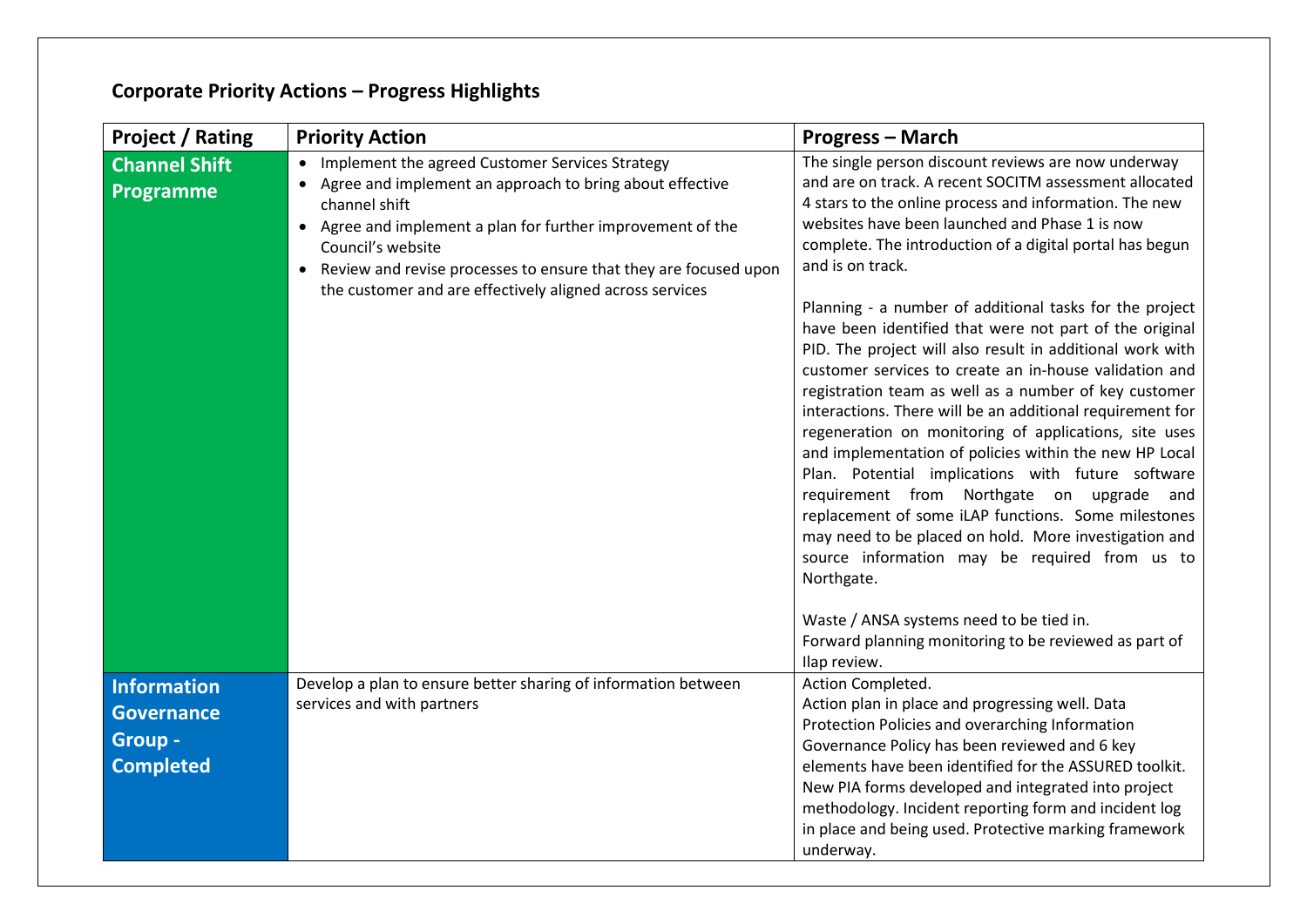| <b>Income</b><br>Generation<br><b>Project</b>             | Develop and implement a plan to identify new and innovative ways of<br>generating income | To be addressed as part of revised efficiency and<br>rationalisation strategy |
|-----------------------------------------------------------|------------------------------------------------------------------------------------------|-------------------------------------------------------------------------------|
| Identify European funding opportunities<br><b>Various</b> |                                                                                          | Linked to various regeneration-based projects.                                |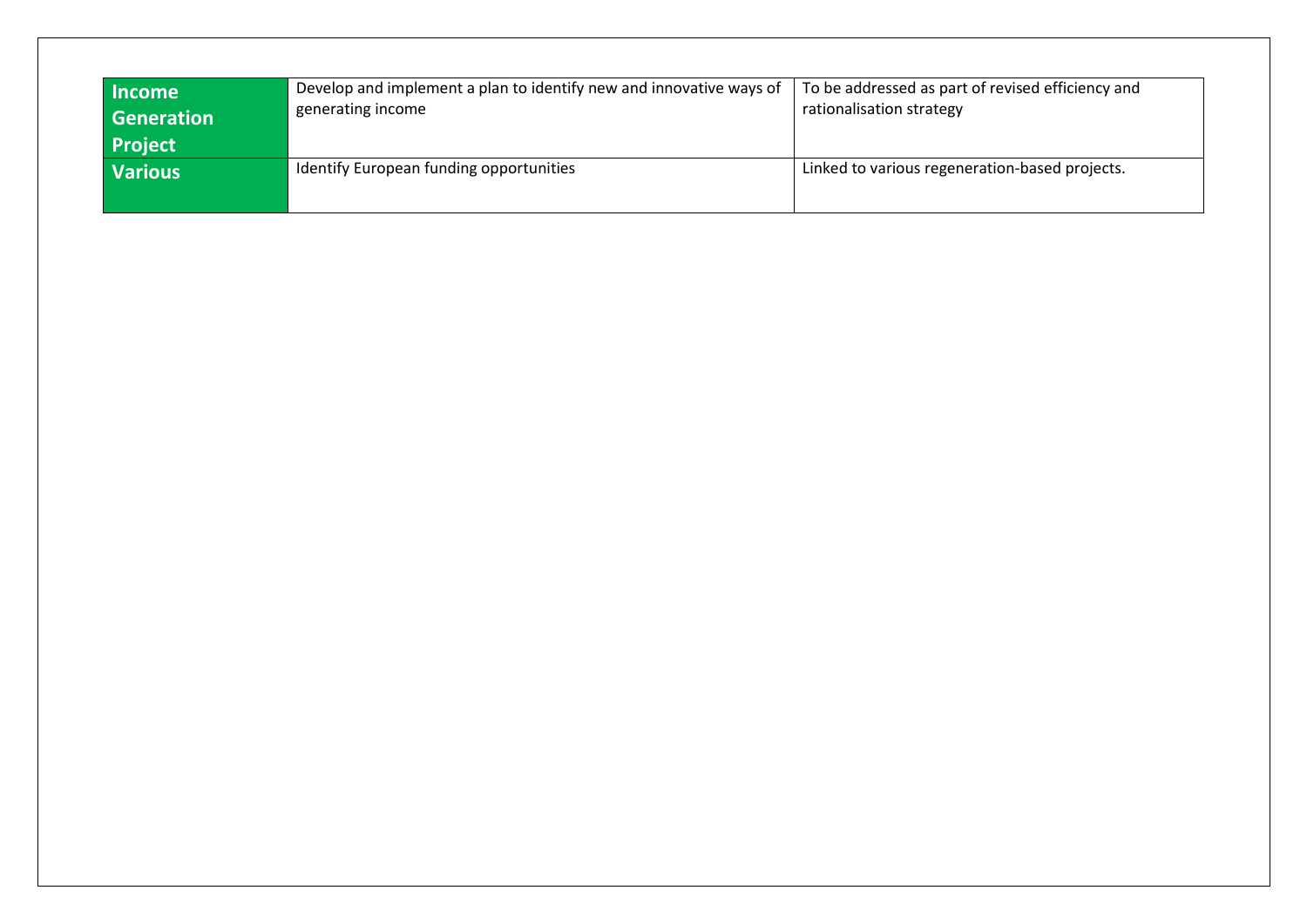# *Aim 3: Help create a strong economy by supporting further regeneration of towns and villages*





The indicators listed as N/A refer to those measures for which 2016/17 has been set as a baseline year for gathering data or the measure is for contextual purposes only. The Council is performing well against the speed of processing all three categories of planning application but missed its appeals defended target.

#### Celebrating Success:

- $\checkmark$  Major planning applications processed on time
- $\checkmark$  Minor planning applications processed on time
- $\checkmark$  Other planning applications processed on time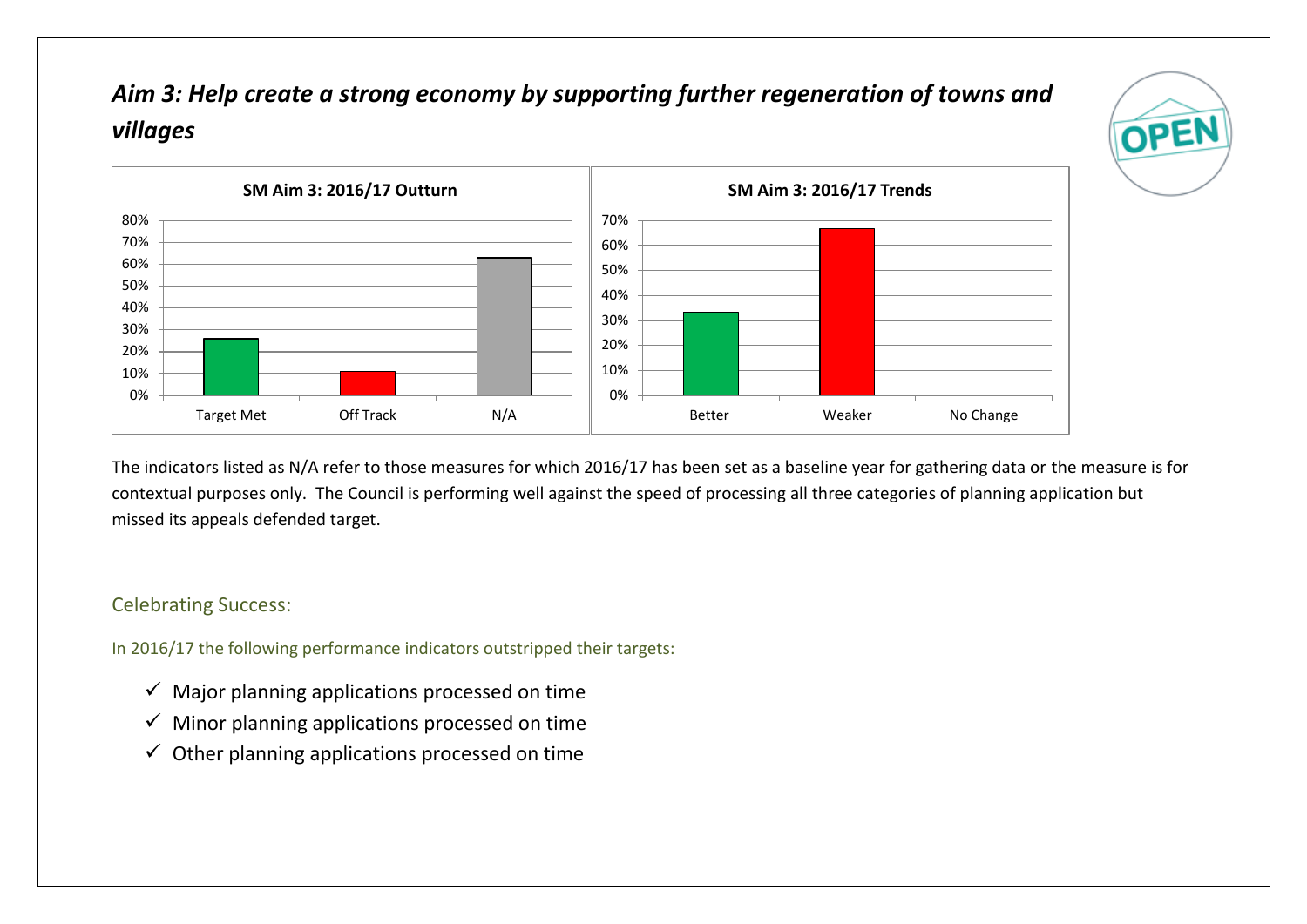| <b>Project / Rating</b>                                         | <b>Priority Action</b>                                                                                                                                                                                                                                                                                                                         | <b>Progress - March</b>                                                                                                                                                                                                                                                                                                                                                                                                                                                                                                                                                |
|-----------------------------------------------------------------|------------------------------------------------------------------------------------------------------------------------------------------------------------------------------------------------------------------------------------------------------------------------------------------------------------------------------------------------|------------------------------------------------------------------------------------------------------------------------------------------------------------------------------------------------------------------------------------------------------------------------------------------------------------------------------------------------------------------------------------------------------------------------------------------------------------------------------------------------------------------------------------------------------------------------|
| <b>Biddulph Town</b><br><b>Deal</b>                             | Implement the town deal in Biddulph in partnership with Biddulph<br><b>Town Council</b>                                                                                                                                                                                                                                                        | Town council preparing a brief for the masterplan with<br>support from regeneration team. Wharf road<br>discussions with agents are progressing well with<br>regeneration and property team. Meeting with town<br>council to explore an option of mini master plan.                                                                                                                                                                                                                                                                                                    |
| Cinebowl-<br>project closed                                     | Support the development of a Cinebowl / Fast Food Outlet<br>$\bullet$<br>Support the development of new entertainment facilities in Leek<br>$\bullet$                                                                                                                                                                                          | Cabinet have agreed to the closure of this project as a<br>Corporate Plan priority due to delivery issues.                                                                                                                                                                                                                                                                                                                                                                                                                                                             |
| <b>Cornhill</b>                                                 | Support the development of Cornhill<br>Support the development of improved rail links in partnership with<br>Stoke-on-Trent City Council                                                                                                                                                                                                       | In principle agreement with landowners secured.<br>Planning application being prepared. Report to be<br>prepared with recommendations for next steps for<br>Cabinet in June 2017.                                                                                                                                                                                                                                                                                                                                                                                      |
| <b>Growth Fund</b>                                              | Implement the Growth Fund initiative to support small businesses                                                                                                                                                                                                                                                                               | Big Mill to be invited for detailed and full application.<br>Continue to work with businesses and developers to<br>invite further bids. A report is being prepared<br>considering income and maintenance costs for current<br>commercial units in SM. Will be presented to for<br>Cabinet in June 2017.                                                                                                                                                                                                                                                                |
| <b>Public Markets</b>                                           | Develop and implement plans to extend the public market operation<br>in Leek                                                                                                                                                                                                                                                                   | Approval was given by Cabinet in Dec 16 to proceed<br>with the project. We will be adopting a 2 stage (OJEU)<br>procurement process following the same approach used<br>at High Peak in 2015. The PQQ is currently in<br>development and it is anticipated that the opportunity<br>will be advertised in May 17.                                                                                                                                                                                                                                                       |
| <b>Service Delivery</b><br><b>Reviews -</b><br><b>Completed</b> | Develop and implement a new approach that ensures that the<br>$\bullet$<br>planning applications process is quicker, linked to growth and<br>focussed upon increasing income<br>Ensure that delegations in respect of planning applications are<br>$\bullet$<br>appropriately applied and that Parish Council views' are taken<br>into account | The new operations manager has produced and has<br>been implementing a Development Services Action Plan<br>which makes a number of service improvements to the<br>applications process, including, for example, electronic<br>decisions. Planning Officer seconded to Transformation<br>to implement the IT side of the process improvements.<br>The new operations manager now has overview of the<br>planning process including signing of delegated reports<br>and ensures that all comments and representations are<br>properly considered and taken into account. |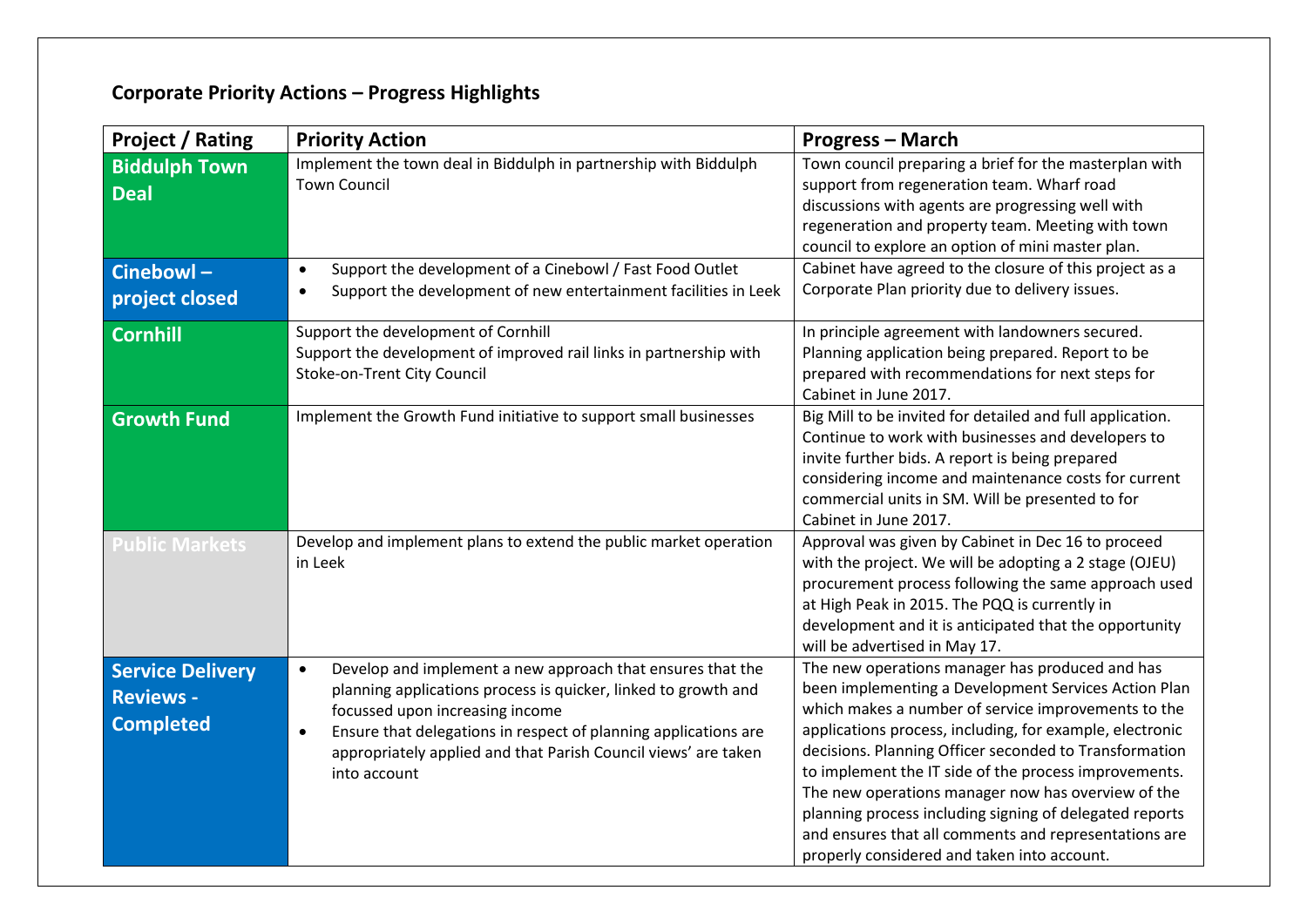| <b>Project / Rating</b>                                         | <b>Priority Action</b>                                                                                                                                                                | <b>Progress – March</b>                                                                                                                                                                                                                                                                                                                              |
|-----------------------------------------------------------------|---------------------------------------------------------------------------------------------------------------------------------------------------------------------------------------|------------------------------------------------------------------------------------------------------------------------------------------------------------------------------------------------------------------------------------------------------------------------------------------------------------------------------------------------------|
| <b>Enforcement</b><br><b>Arrangements -</b><br><b>Completed</b> | Develop and implement a plan which will address the planning<br>enforcement backlog<br>Implement a system to ensure that planning conditions<br>implementation is tracked effectively | The Operations Manager has produced and is<br>implementing a Development Services Action Plan<br>which makes a number of service improvements to the<br>applications process, including for example, electronic<br>decisions. All comments and representations are<br>properly considered and taken into account as part of<br>the planning process. |
| <b>Leek Mill Quarter</b>                                        | Support the development of London Mill                                                                                                                                                | London Mill-currently considering further options for<br>the development of mill. Exploring possible Heritage<br>Enterprise Grant Funding. Report in June.                                                                                                                                                                                           |
| <b>Open 4 Business -</b><br><b>Completed</b>                    | Create an "Open for Business" environment                                                                                                                                             | The business sections of both websites have been<br>created. Project now linked to business delivery<br>programmes.                                                                                                                                                                                                                                  |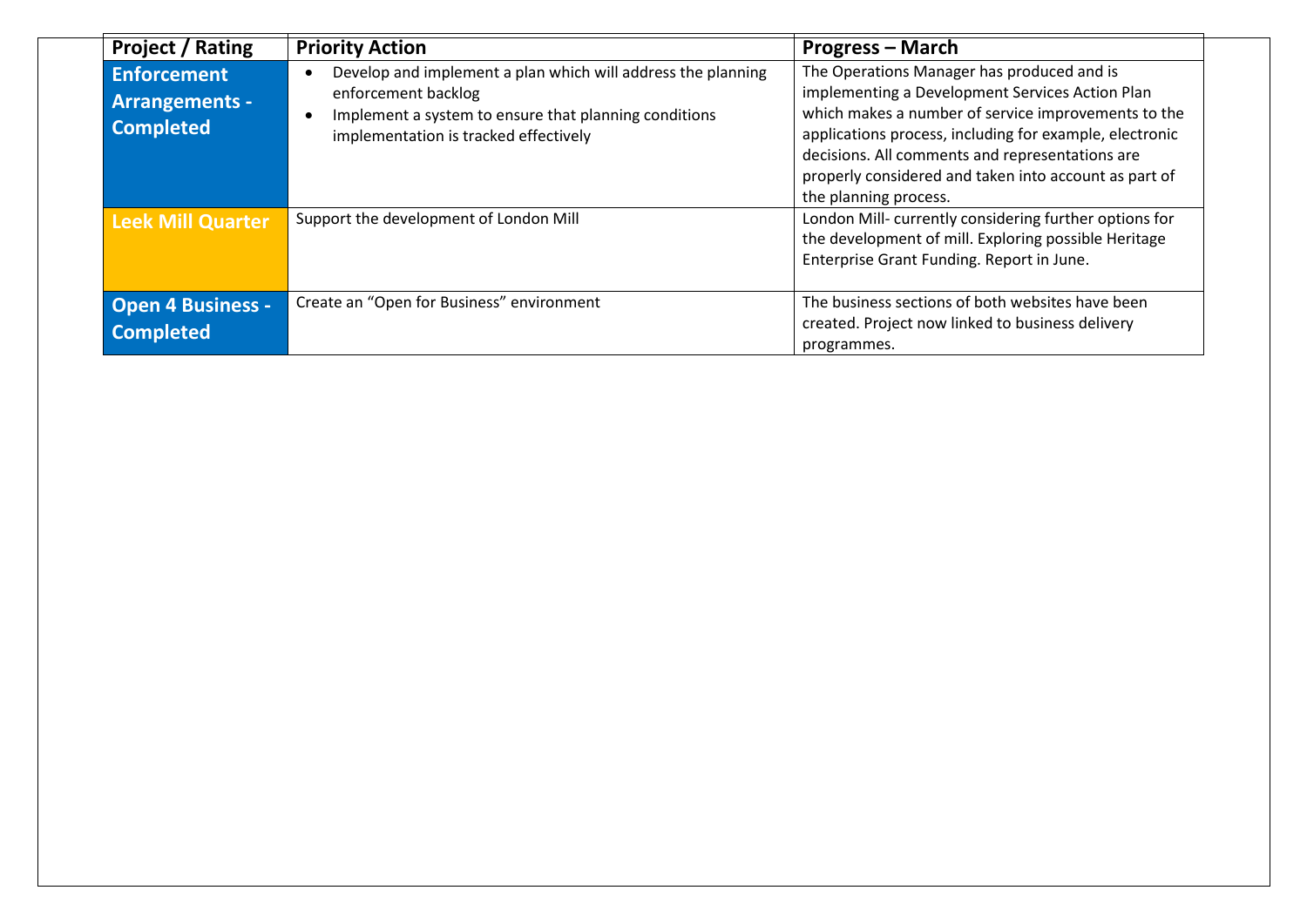### *Aim 4: Protect and Improve the Environment*





#### Celebrating Success:

- $\checkmark$  Recycling rates (estimate)
- $\checkmark$  Residual waste rates (estimate)
- $\checkmark$  Contamination rates (estimate)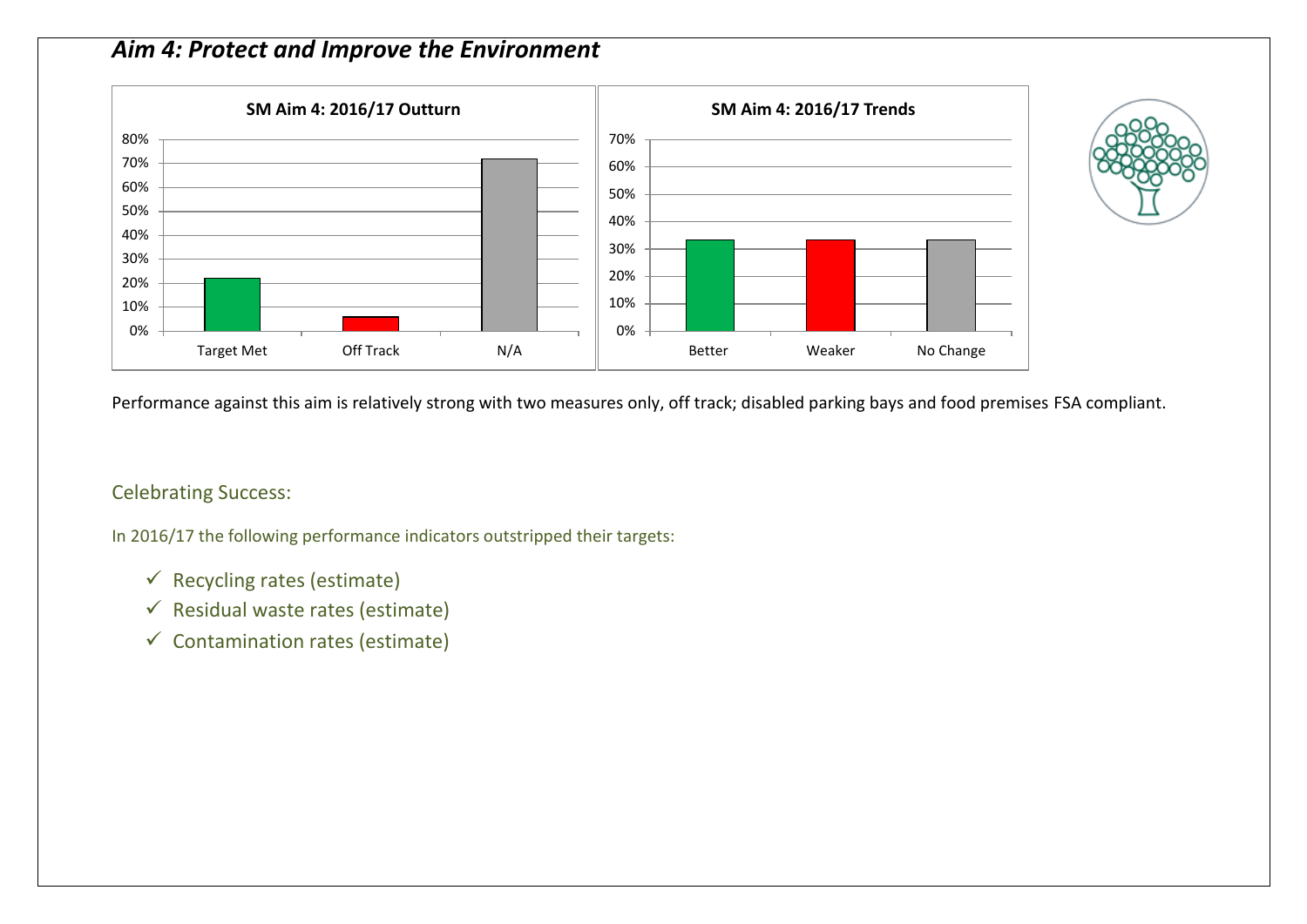| <b>Project / Rating</b>                                         | <b>Priority Action</b>                                                                                                                                                                                                                                                                                                                                          | <b>Progress – March</b>                                                                                                                                                                                                                                                                                                                                                                                                        |
|-----------------------------------------------------------------|-----------------------------------------------------------------------------------------------------------------------------------------------------------------------------------------------------------------------------------------------------------------------------------------------------------------------------------------------------------------|--------------------------------------------------------------------------------------------------------------------------------------------------------------------------------------------------------------------------------------------------------------------------------------------------------------------------------------------------------------------------------------------------------------------------------|
| <b>Parks and Open</b><br><b>Spaces</b>                          | · Identify and implement an approach to reduce the cost of<br>country parks<br>. Develop a plan to improve Brough Park with HLF support                                                                                                                                                                                                                         | Green flag retained for Ladderedge Country Park.<br>Brough Park - First unsuccessful application to the heritage<br>lottery being reviewed. Meeting taken place with HLF<br>10/04/2017 to examine the bid and options. A revised<br>submission is now being prepared for the next funding<br>window at the end of this year.                                                                                                   |
|                                                                 |                                                                                                                                                                                                                                                                                                                                                                 | Transfer of SMDC's countryside sites to specialist a provider<br>- discussions with the Stoke-on Trent City Council are<br>continuing. Staffs Wildlife Trust being re-engaged.                                                                                                                                                                                                                                                 |
| <b>Procurement</b>                                              | • Agree and implement actions that will ensure that the waste<br>collection service can deal with the reducing levels of recycling<br>income and recycling credits<br>• Agree an approach that results in joint operating arrangements<br>with High Peak for waste collection and street cleansing<br>• Provide waste and recycling centres across the district | Business case has been approved by SM Cabinet/HP<br>Executive, which proposed the establishment of a trading<br>company to deliver waste, streets and parks activities<br>jointly operated by SMDC, HPBC, and ANSA. Officer<br>workshop in April to discuss implementation plan with<br>focus on phase 1 as priority - transfer of current Veolia<br>contract to the NewCo for commencement on 7 <sup>th</sup> August<br>2017. |
| <b>Asset</b><br><b>Management Plan</b>                          | Reduce the Council's energy consumption and associated costs                                                                                                                                                                                                                                                                                                    | Condition information has been presented and a working<br>group is to be set up.                                                                                                                                                                                                                                                                                                                                               |
| <b>Enforcement</b><br><b>Arrangements -</b><br><b>Completed</b> | Refresh the processes for dealing with enforcement action against<br>environmental crime (fly tipping and littering) in order to ensure<br>that there is zero tolerance                                                                                                                                                                                         | A quarterly 2-day blitz has been planned.<br>Reporting arrangements are being reviewed to better allow<br>Councillors to 'self serve' updates. Portfolio holders<br>receiving regular updates on no's of FPN's served and<br>enforcement patrols undertaken. On-going monitoring of<br>outcomes through the performance framework                                                                                              |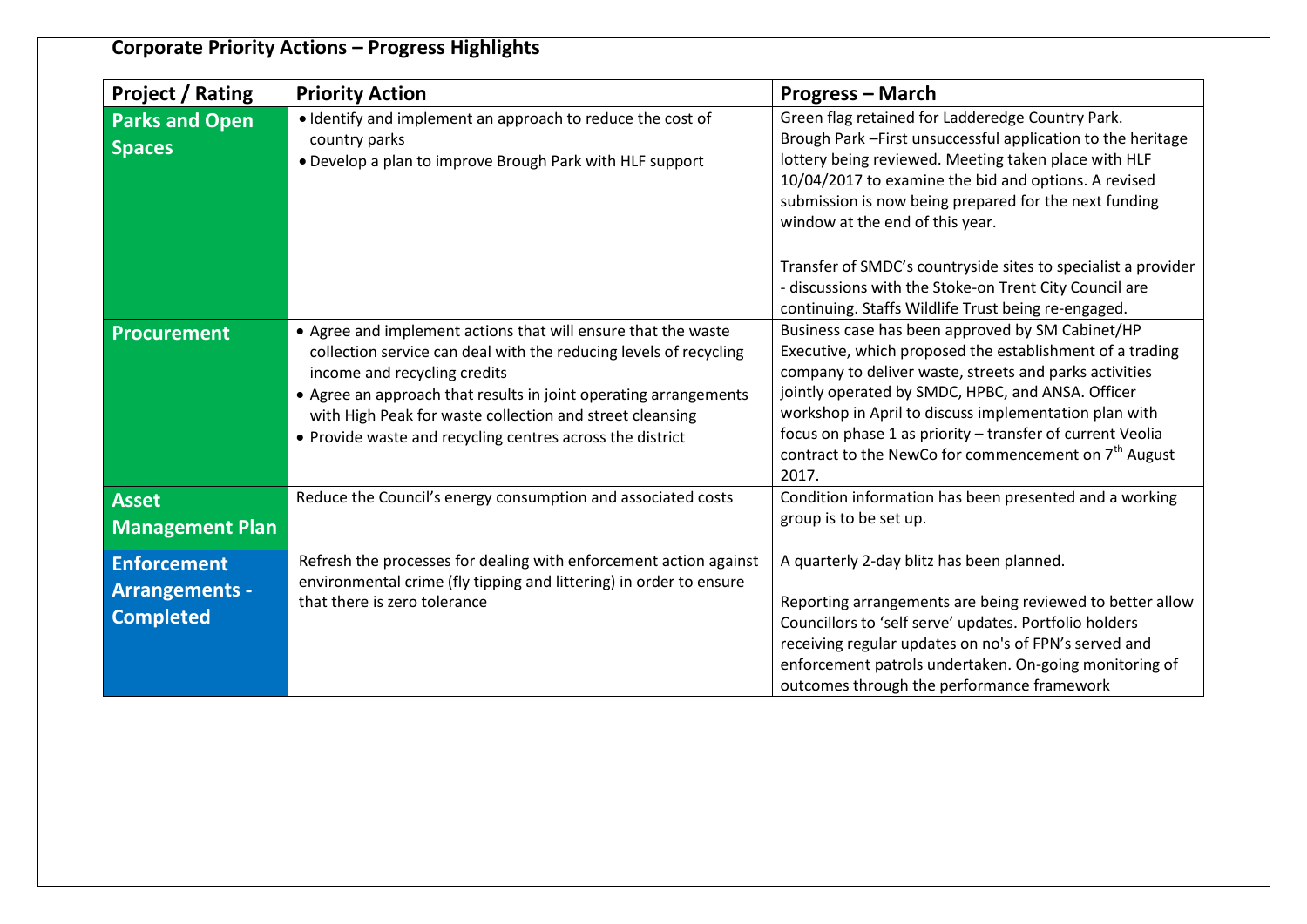### **Customer Feedback**

### **Complaints**

The Council received a total of 50 stage one complaints across 13 service areas during the period Jan to Mar 2017. This is a decrease compared to the same period last year when we received 71 complaints.

Waste received the greatest proportion with 15 complaints (30%). Details are shown in the graph below:

### **Stage 2 & 3 Complaints**

2 complaints were dealt with at stage 2 and 1 at stage 3 in Q 4. Details of the complaints are shown below:

| <b>Service</b> | <b>Complaint</b>                                                                   | <b>Process/</b><br>service standards<br>adhered to | Upheld/<br>rejected  |
|----------------|------------------------------------------------------------------------------------|----------------------------------------------------|----------------------|
| Stage 2        |                                                                                    |                                                    |                      |
| Leisure        | Fell off bike at South<br>Moorlands leisure centre as<br>area had not been gritted | All processes followed<br>correctly                | Stage 1<br>Upheld    |
| Stage $2 & 3$  |                                                                                    |                                                    |                      |
| Arboriculture  | Unhappy with the approach<br>by the tree officer in high<br>hedge appeal           | All processes followed<br>correctly                | Stage 1& 2<br>Upheld |

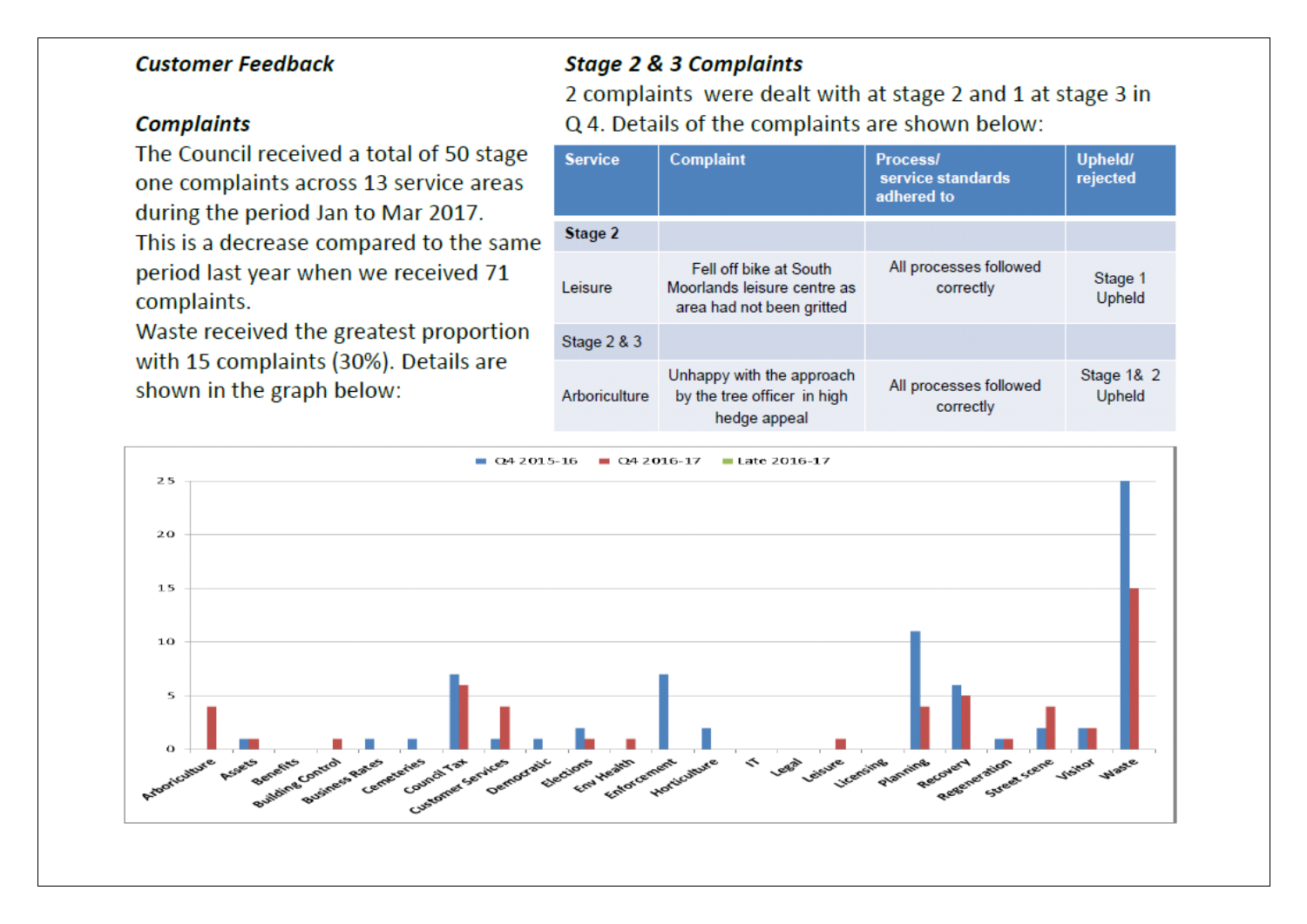### **Performance**

The table below shows the current performance together with the performance for the same period last year. The % of repeat complaints show a negative trend but the % replied to in 10 days has improved.



### **Key Outcomes**

1. Summons letters are issued on brightly coloured paper which caused distress to vulnerable people. This will be brought up at the next review meeting.

2. Particular area cannot use a road sweeper as too narrow to clean up dog fouling and traces are left on payement. Area will be stencilled and area supervisor will patrol to try and catch the offending dog owners.

**Ombudsman Decisions** The Council received no Local Government Ombudsman decision in Quarter 4. **Compliments and Comments** The Council has also captured 63 comments and 42 compliments through its feedback system this quarter.



**Key Repeat issues for** 

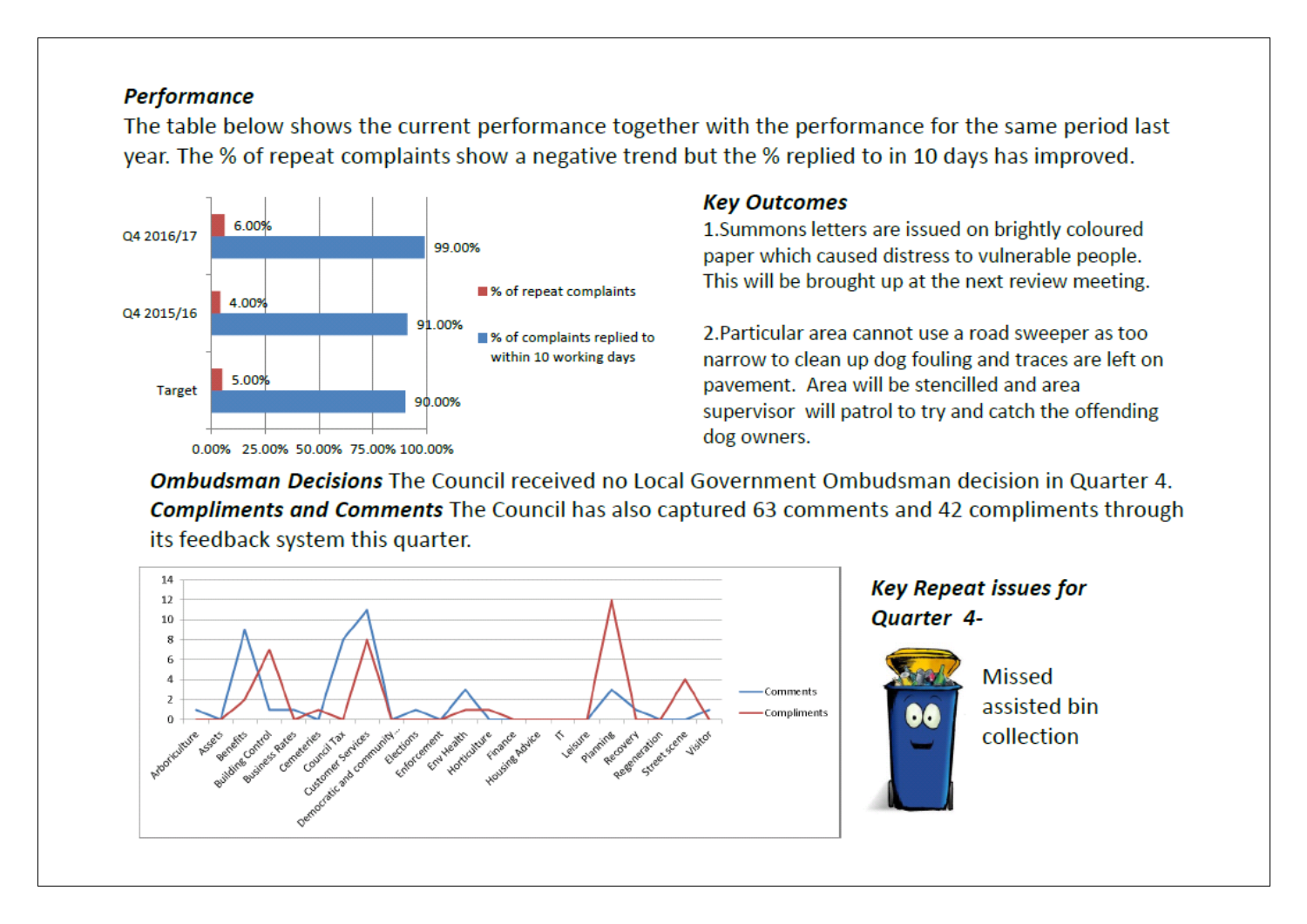# Areas for Improvement: 2016/17

| <b>Measure of Success (PI)</b>                                             | Aim / Objective                                                                                                                              | <b>Service Lead</b>                 | <b>Target</b><br>2016/17 | <b>Result</b><br>2016/17 | <b>Service Manager Commentary (reasons for</b><br>performance / SMART actions to improve)                                                                                                                                                                                                                                                                                                                        |  |  |
|----------------------------------------------------------------------------|----------------------------------------------------------------------------------------------------------------------------------------------|-------------------------------------|--------------------------|--------------------------|------------------------------------------------------------------------------------------------------------------------------------------------------------------------------------------------------------------------------------------------------------------------------------------------------------------------------------------------------------------------------------------------------------------|--|--|
| <b>Staffs Moorlands</b>                                                    |                                                                                                                                              |                                     |                          |                          |                                                                                                                                                                                                                                                                                                                                                                                                                  |  |  |
| <b>Housing Benefits Processing:</b><br>Time taken to process new<br>claims | Aim 1: Increased supply of<br>good quality affordable<br>homes                                                                               | <b>Head of Customer</b><br>Services | 18 days                  | 20 days                  | Prior to the introduction of online forms the new<br>claim performance was 20 days. Due to the<br>implementation of the new online application forms<br>we anticipated an increased assessment time for<br>new claims whilst the new practices and processes<br>were being introduced. Although this indicator is off<br>track we have maintained the same 20 day result<br>throughout the implementation stage. |  |  |
| Website Quality: Socitm<br><b>Better Connected</b><br>assessment           | Aim 2: Ensure our services<br>are easily available to all<br>our residents in the<br>appropriate channels and<br>provided 'right first time' | OD&<br>Transformation<br>Manager    | 3 stars                  | 1 star                   | The rating is based on the old website, we are<br>anticipating an improvement to the overall score for<br>the new website in November 17. The Building<br>Control section received 3 stars.<br>NB: The new modular based assessment gave the<br>new websites 4 stars in April 2017 for the SPD<br>process.                                                                                                       |  |  |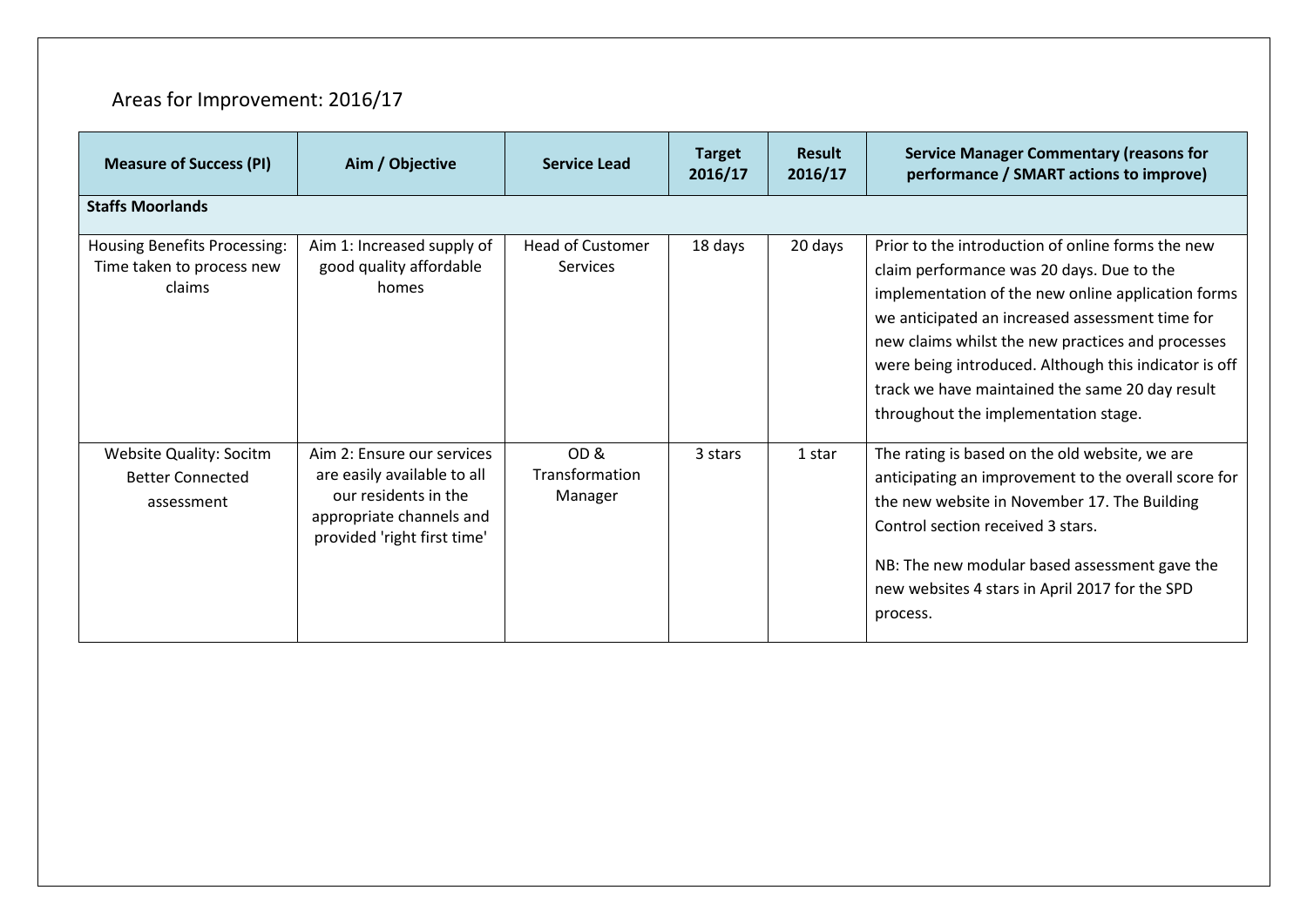| <b>Measure of Success (PI)</b>                            | Aim / Objective                                                                                                                              | <b>Service Lead</b>                        | <b>Target</b><br>2016/17 | <b>Result</b><br>2016/17 | <b>Service Manager Commentary (reasons for</b><br>performance / SMART actions to improve)                                                                                                                                                                                                                                                                                                                                                                                                                                                                                                                                              |
|-----------------------------------------------------------|----------------------------------------------------------------------------------------------------------------------------------------------|--------------------------------------------|--------------------------|--------------------------|----------------------------------------------------------------------------------------------------------------------------------------------------------------------------------------------------------------------------------------------------------------------------------------------------------------------------------------------------------------------------------------------------------------------------------------------------------------------------------------------------------------------------------------------------------------------------------------------------------------------------------------|
| Average time taken to<br>answer calls                     | Aim 2: Ensure our services<br>are easily available to all<br>our residents in the<br>appropriate channels and<br>provided 'right first time' | <b>Head of Customer</b><br><b>Services</b> | 100<br>seconds           | 143<br>seconds           | A high volume of enquiries during March following<br>receipt of council tax bills impacted on call answer<br>times. We are concentrating on promoting use of<br>the online forms and for those who wish to use the<br>telephony service duration of calls is taking longer<br>as we introduce processes to the frontline, getting it<br>'right first time' to reduce avoidable contact and<br>improve the customer experience.<br>This PI should be considered within a cluster<br>alongside, customer satisfaction, right first time and<br>transactions by channel as we move forward the<br>self serve and digital service options. |
| % & Number of council<br>owned business units<br>occupied | Aim 2: More effective use<br>of Council assets                                                                                               | Asset Manager                              | 92%                      | 87% (33)                 | There have been a number of businesses that have<br>vacated their premises at 31.03 which has affected<br>the result.                                                                                                                                                                                                                                                                                                                                                                                                                                                                                                                  |
| Average days sickness<br>absence per FTE                  | Aim 2:<br>A high performing and well<br>motivated workforce                                                                                  | OD&<br>Transformation<br>Manager           | 9 days                   | $9.91$ days              | HR business partners are working with managers to<br>improve their understanding of trends and issues, to<br>support staff which will help reduce sickness levels.                                                                                                                                                                                                                                                                                                                                                                                                                                                                     |
| Complaint handling: % of<br>repeat issues                 | Aim 2: Ensure our services<br>are easily available to all<br>our residents in the<br>appropriate channels and<br>provided 'right first time' | <b>Head of Customer</b><br><b>Services</b> | 5%                       | 6%                       | Out of the low volume of complaints received in<br>March, three related to the same issue. This has<br>been addressed by the service area and procedural<br>changes made.                                                                                                                                                                                                                                                                                                                                                                                                                                                              |
| % of efficiency savings met                               | Aim 2: Effective use of<br>financial and other<br>resources to ensure value<br>for money                                                     | Finance and<br>Procurement<br>Manager      | 100%                     | 82%                      | The shortfall against the E&R programme has been<br>carried forward into the new E&R programme 17/18<br>-20/21. This was presented alongside the MTFP in<br>Feb 2017.                                                                                                                                                                                                                                                                                                                                                                                                                                                                  |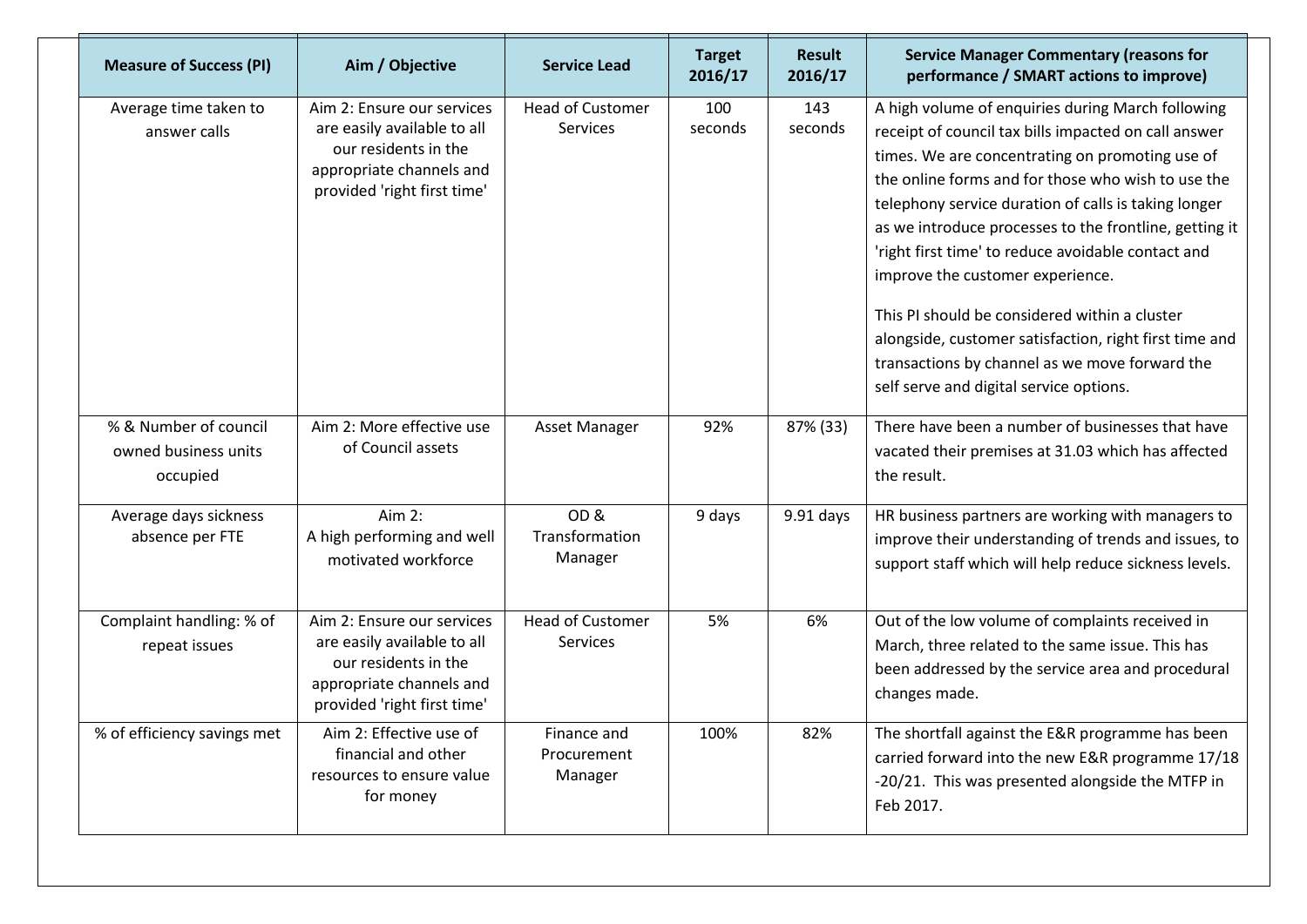| <b>Measure of Success (PI)</b>                                                                        | Aim / Objective                                                                                    | <b>Service Lead</b>                                      | <b>Target</b><br>2016/17            | <b>Result</b><br>2016/17 | <b>Service Manager Commentary (reasons for</b><br>performance / SMART actions to improve)                                                                                                                                                                                                                                                                  |  |
|-------------------------------------------------------------------------------------------------------|----------------------------------------------------------------------------------------------------|----------------------------------------------------------|-------------------------------------|--------------------------|------------------------------------------------------------------------------------------------------------------------------------------------------------------------------------------------------------------------------------------------------------------------------------------------------------------------------------------------------------|--|
| Satisfaction with the<br><b>Planning Service</b>                                                      | Aim 3: High quality<br>development and building<br>control with an open for<br>business approach   | <b>Operations Manager</b><br>- Development<br>Services   | 80%                                 | 70%                      | Poor response to customer survey. One or two<br>returns per month compared to c.100 decisions per<br>month issued. Result is not representative.<br>Proposed to change to an annual agent survey as<br>the introduction of electronic survey has not solved<br>the poor response problem.                                                                  |  |
| Appeals - % successfully<br>defended                                                                  | Aim 3: High quality<br>development and building<br>control with an open for<br>business approach   |                                                          | 80%                                 | 70%                      | SMDC Appeals performance has been on track for<br>most of the year. However, we have had a couple of<br>appeal decisions which have not been in the<br>Council's favour recently. Because we do not<br>receive large numbers of appeals this has had a<br>significant effect on the %. Actions to improve<br>include on-going member and officer training. |  |
| a) % and b) number of food<br>premises compliant with the<br><b>Food Standards Agency</b><br>criteria | Aim 4: Provision of high<br>quality public amenities,<br>clean streets and<br>environmental health | <b>Operations Manager</b><br>- Environmental<br>Services | a) 98% b)<br>Est<br>baseline        | 97%                      | There were a number of non compliant premises at<br>the end of Q3 which have affected the year to date<br>figure as there was no time to rectify the issues<br>before year end. Numbers will be available during<br>May 17.                                                                                                                                |  |
| % and number of disabled<br>bays within car parks                                                     | Aim 4: Car parking<br>arrangements that meet<br>the needs of residents,<br>businesses and visitors | <b>Visitor Services</b><br>Manager                       | 11% based<br>on British<br>Standard | 60 / 3.75%               | Target figure based on chargeable car parks.<br>Changes to configuration will be based on Asset<br>Management Strategy and there are no significant<br>plans to re-line and reformat car parks in the next 3<br>years                                                                                                                                      |  |
| <b>Alliance Measures</b>                                                                              |                                                                                                    |                                                          |                                     |                          |                                                                                                                                                                                                                                                                                                                                                            |  |
| % of workforce appraisals<br>completed                                                                | Aim 2:<br>A high performing and well<br>motivated workforce                                        | OD <sub>&amp;</sub><br>Transformation<br>Manager         | 100%                                | 55%                      | Progress report to AMT in March 2017 detailing all<br>teams currently behind in their staff appraisals.<br>Issue to be addressed through monthly DMTs.                                                                                                                                                                                                     |  |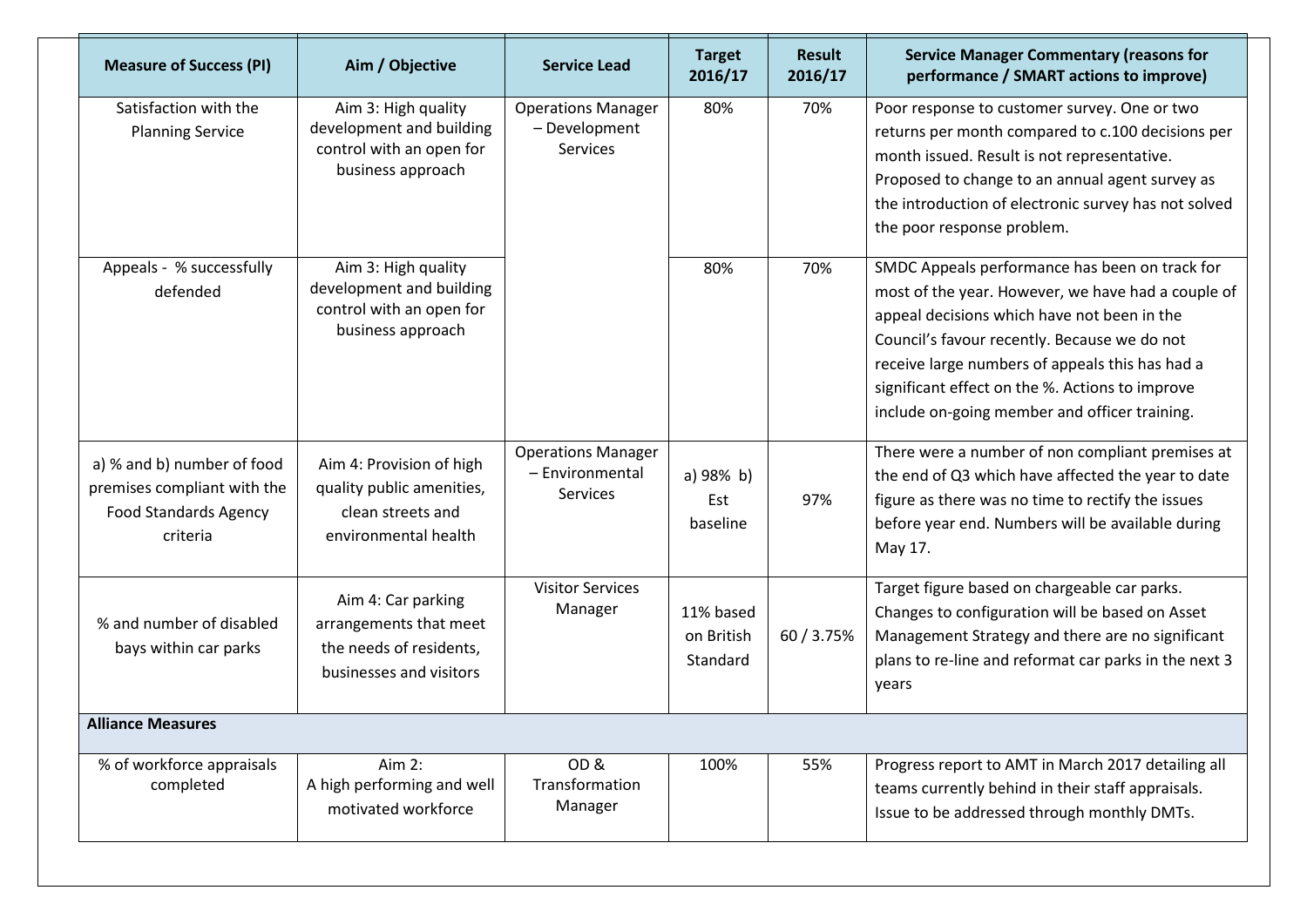| <b>Measure of Success (PI)</b>                                                          | Aim / Objective                                                                          | <b>Service Lead</b>                   | <b>Target</b><br>2016/17 | <b>Result</b><br>2016/17              | <b>Service Manager Commentary (reasons for</b><br>performance / SMART actions to improve)                                                                                                                                                                                                                                                                                                                                                                                                                                                                                                                                                                                                                               |
|-----------------------------------------------------------------------------------------|------------------------------------------------------------------------------------------|---------------------------------------|--------------------------|---------------------------------------|-------------------------------------------------------------------------------------------------------------------------------------------------------------------------------------------------------------------------------------------------------------------------------------------------------------------------------------------------------------------------------------------------------------------------------------------------------------------------------------------------------------------------------------------------------------------------------------------------------------------------------------------------------------------------------------------------------------------------|
| Number of workplace<br>accidents: general and<br>reportable (Joint Alliance<br>measure) | Aim $2:$<br>A high performing and well<br>motivated workforce                            | <b>Chief Executive</b>                | 5%<br>reduction          | 37%<br>increase<br>(from 27 to<br>37) | We have a robust regime of training, detailed risk<br>assessments, inspections of the operational services<br>teams, and many other proactive systems in place<br>to reduce accidents. We are considering<br>implementing measures to deal with late reporting<br>and failure to adhere to agreed work methods. The<br>accident category where there have been most<br>increases is slips, trips and falls, where there is little<br>in the way of corrective action that we can take.<br>Horticultural services show the largest increase with<br>6 more accidents than last year, with streets<br>showing an increase of 2 accidents, one which is<br>being refuted.                                                  |
| % of procurement activity on<br>the forward plan                                        | Aim 2: Effective use of<br>financial and other<br>resources to ensure value<br>for money | Finance and<br>Procurement<br>Manager | 60%                      | 55%                                   | The number of Single Source and reactive urgent<br>exercises resulted in 53% (9 exercises) of the non-<br>registered on plan activity. These are accepted as<br>reactive i.e. cannot identify requirement in advance.<br>However, 47% of non-planned activity (approx. 8<br>exercises) were not highlighted in the first quarter<br>service meetings or included in the forward plan;<br>these exercises were for horticulture, assets,<br>regeneration. The % outturn for Q3 would have<br>achieved target at 65% if these services had notified<br>procurement in advance of requiring completion.<br>Review meetings scheduled for February where a<br>reminder for pro-activity from services will be<br>addressed. |